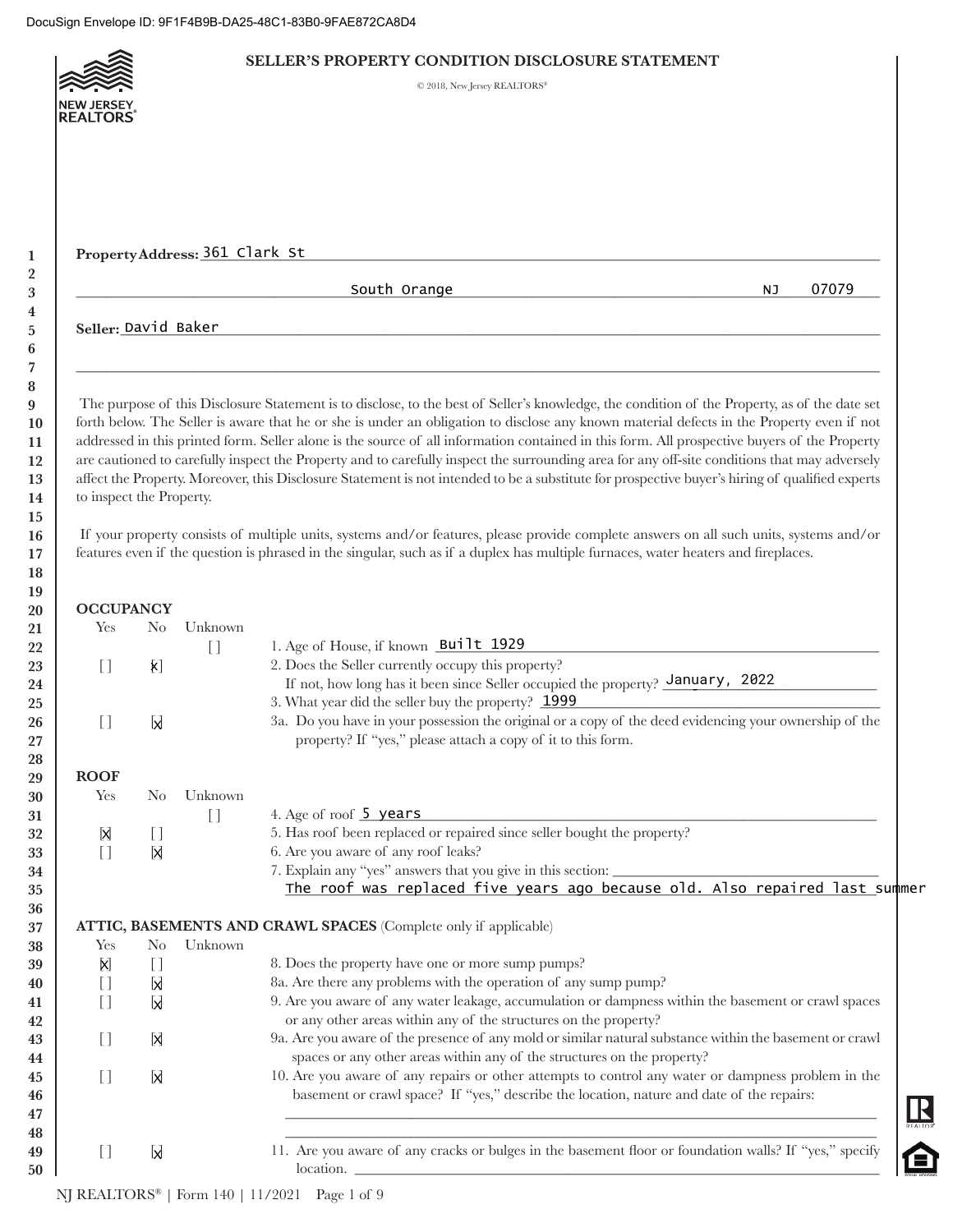| $\begin{array}{c} \square \end{array}$ | <b>X</b>           |                                        | 12. Are you aware of any restrictions on how the attic may be used as a result of the manner in which                                                                                                                                                                                                          |
|----------------------------------------|--------------------|----------------------------------------|----------------------------------------------------------------------------------------------------------------------------------------------------------------------------------------------------------------------------------------------------------------------------------------------------------------|
|                                        |                    |                                        | the attic or roof was constructed?                                                                                                                                                                                                                                                                             |
| $[ \ ]$                                | <b>X</b>           |                                        | 13. Is the attic or house ventilated by: $\Box$ a whole house fan? $\Box$ an attic fan?                                                                                                                                                                                                                        |
| $\lceil \rceil$                        | $\{ \mathbf{x} \}$ |                                        | 13a. Are you aware of any problems with the operation of such a fan?                                                                                                                                                                                                                                           |
|                                        |                    |                                        | 14. In what manner is access to the attic space provided?                                                                                                                                                                                                                                                      |
|                                        |                    |                                        | $\mathbf{\mathbb{Q}}$ staircase $\Box$ pull down stairs $\Box$ crawl space with aid of ladder or other device                                                                                                                                                                                                  |
|                                        |                    |                                        | $\Box$ other $\Box$<br>15. Explain any "yes" answers that you give in this section:                                                                                                                                                                                                                            |
|                                        |                    |                                        |                                                                                                                                                                                                                                                                                                                |
|                                        |                    |                                        |                                                                                                                                                                                                                                                                                                                |
|                                        |                    |                                        |                                                                                                                                                                                                                                                                                                                |
|                                        |                    |                                        | TERMITES/WOOD DESTROYING INSECTS, DRY ROT, PESTS                                                                                                                                                                                                                                                               |
| Yes                                    | N <sub>o</sub>     | Unknown                                |                                                                                                                                                                                                                                                                                                                |
| $[ \ ]$                                | X                  |                                        | 16. Are you aware of any termites/wood destroying insects, dry rot, or pests affecting the property?                                                                                                                                                                                                           |
| $[ ]$                                  | X                  |                                        | 17. Are you aware of any damage to the property caused by termites/wood destroying insects, dry rot,                                                                                                                                                                                                           |
|                                        |                    |                                        | or pests?                                                                                                                                                                                                                                                                                                      |
| $[ \ ]$                                | $[ \ ]$            |                                        | 18. If "yes," has work been performed to repair the damage?                                                                                                                                                                                                                                                    |
| $[ \ ]$                                | N                  |                                        | 19. Is your property under contract by a licensed pest control company? If "yes," state the name and                                                                                                                                                                                                           |
|                                        |                    |                                        |                                                                                                                                                                                                                                                                                                                |
|                                        |                    |                                        |                                                                                                                                                                                                                                                                                                                |
| $\begin{array}{c} \square \end{array}$ | X                  |                                        | 20. Are you aware of any termite/pest control inspections or treatments performed on the property in                                                                                                                                                                                                           |
|                                        |                    |                                        | the past?<br>21. Explain any "yes" answers that you give in this section:                                                                                                                                                                                                                                      |
|                                        |                    |                                        |                                                                                                                                                                                                                                                                                                                |
|                                        |                    |                                        |                                                                                                                                                                                                                                                                                                                |
|                                        |                    |                                        |                                                                                                                                                                                                                                                                                                                |
| <b>STRUCTURAL ITEMS</b>                |                    |                                        |                                                                                                                                                                                                                                                                                                                |
| Yes                                    | N <sub>0</sub>     | Unknown                                |                                                                                                                                                                                                                                                                                                                |
| $[ \ ]$                                | X                  |                                        | 22. Are you aware of any movement, shifting, or other problems with walls, floors, or foundations,                                                                                                                                                                                                             |
|                                        |                    |                                        | including any restrictions on how any space, other than the attic or roof, may be used as a result of                                                                                                                                                                                                          |
|                                        |                    |                                        |                                                                                                                                                                                                                                                                                                                |
|                                        |                    |                                        | the manner in which it was constructed?                                                                                                                                                                                                                                                                        |
| X                                      | $[ \ ]$            |                                        |                                                                                                                                                                                                                                                                                                                |
|                                        |                    |                                        | 23. Are you aware if the property or any of the structures on it have ever been damaged by fire, smoke,<br>wind or flood?                                                                                                                                                                                      |
| []                                     | Ŋ                  |                                        | 24. Are you aware of any fire retardant plywood used in the construction?                                                                                                                                                                                                                                      |
| $\Box$                                 | N                  |                                        | 25. Are you aware of any current or past problems with driveways, walkways, patios, sinkholes, or                                                                                                                                                                                                              |
|                                        |                    |                                        | retaining walls on the property?                                                                                                                                                                                                                                                                               |
| $[$                                    | M                  |                                        |                                                                                                                                                                                                                                                                                                                |
|                                        |                    |                                        | section?                                                                                                                                                                                                                                                                                                       |
|                                        |                    |                                        | problem.                                                                                                                                                                                                                                                                                                       |
|                                        |                    |                                        | Tree branch fell and punctured roof last summer roof was repaired                                                                                                                                                                                                                                              |
|                                        |                    |                                        |                                                                                                                                                                                                                                                                                                                |
|                                        |                    |                                        | 26. Are you aware of any present or past efforts made to repair any problems with the items in this<br>27. Explain any "yes" answers that you give in this section. Please describe the location and nature of the                                                                                             |
|                                        |                    | <b>ADDITIONS/REMODELS</b>              |                                                                                                                                                                                                                                                                                                                |
| Yes                                    | N <sub>0</sub>     | Unknown                                |                                                                                                                                                                                                                                                                                                                |
| $\begin{array}{c} \square \end{array}$ | X                  |                                        |                                                                                                                                                                                                                                                                                                                |
|                                        |                    |                                        | property made by any present or past owners?                                                                                                                                                                                                                                                                   |
| $[$                                    | $[ \ ]$            | $\begin{array}{c} \square \end{array}$ |                                                                                                                                                                                                                                                                                                                |
|                                        |                    |                                        | section:                                                                                                                                                                                                                                                                                                       |
|                                        |                    |                                        |                                                                                                                                                                                                                                                                                                                |
|                                        |                    |                                        |                                                                                                                                                                                                                                                                                                                |
|                                        |                    | PLUMBING, WATER AND SEWAGE             |                                                                                                                                                                                                                                                                                                                |
| Yes                                    | N <sub>0</sub>     | Unknown                                |                                                                                                                                                                                                                                                                                                                |
|                                        |                    |                                        | 30. What is the source of your drinking water?                                                                                                                                                                                                                                                                 |
|                                        |                    |                                        | $\textbf{Q} \ \text{Public} \ \textcolor{red}{\Box} \ \text{Commutity}\ \text{System} \ \textcolor{red}{\Box} \ \text{Well on Property} \ \textcolor{red}{\Box} \ \text{Other} \ \text{(explain)} \ \textcolor{red}{\underline{\hspace{2cm}} \blacksquare}$                                                    |
| $[ \ ]$                                | $[$                |                                        | 28. Are you aware of any additions, structural changes or other alterations to the structures on the<br>29. Were the proper building permits and approvals obtained? Explain any "yes" answers you give in this<br>31. If your drinking water source is not public, have you performed any tests on the water? |
|                                        |                    |                                        | Attach a copy of or describe the results.                                                                                                                                                                                                                                                                      |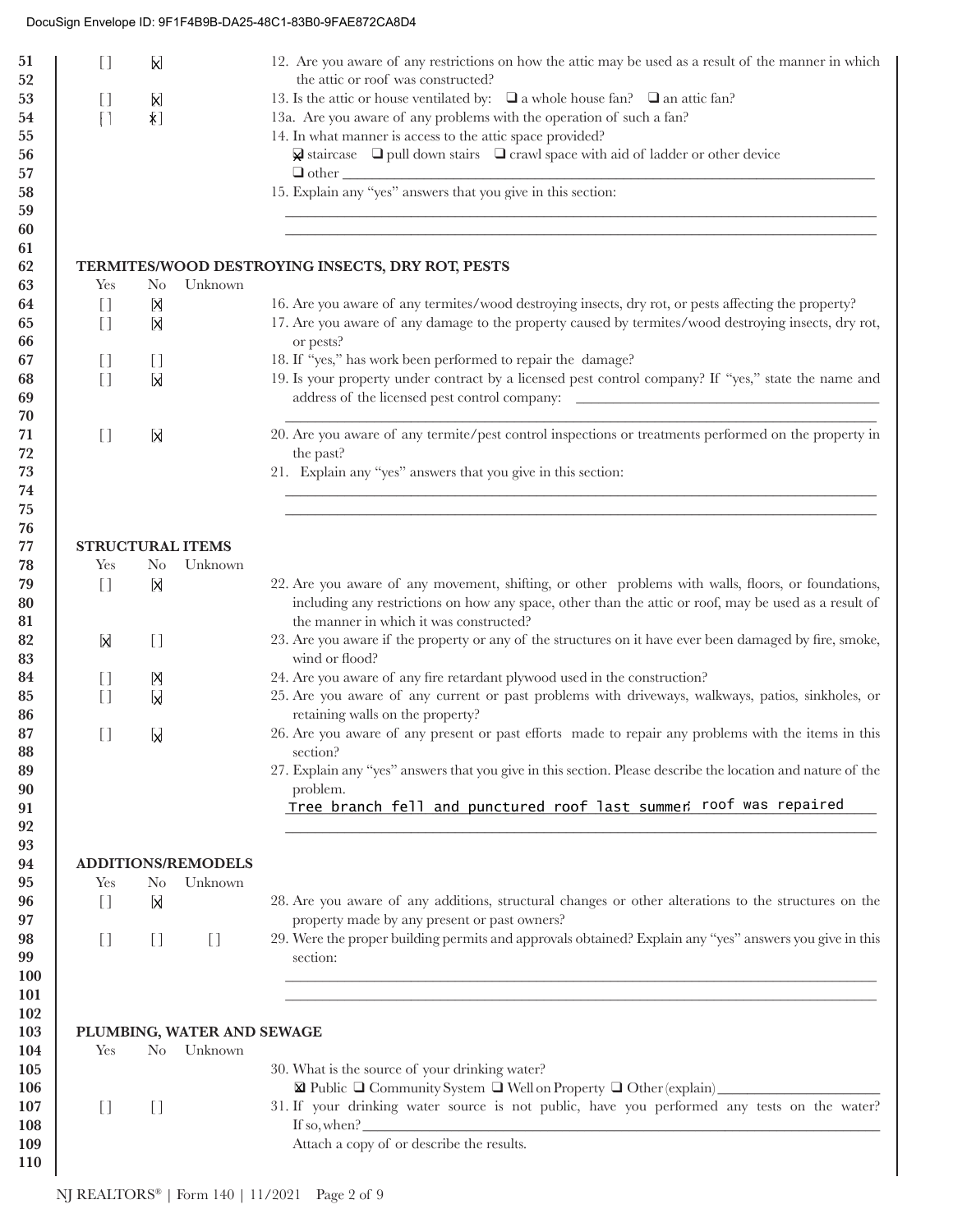| 112        | $[ \ ]$                                | X                                   | $[$                                    | 32. Does the wastewater from any clothes washer, dishwasher, or other appliance discharge to any                                                          |
|------------|----------------------------------------|-------------------------------------|----------------------------------------|-----------------------------------------------------------------------------------------------------------------------------------------------------------|
|            |                                        |                                     |                                        | location other than the sewer, septic, or other system that services the rest of the property?                                                            |
| 113        |                                        |                                     | $[$                                    |                                                                                                                                                           |
| 114        |                                        |                                     | $[ \ ]$                                |                                                                                                                                                           |
| 115        | $[ \ ]$                                | X                                   |                                        | 34. Do you have a softener, filter, or other water purification system? □ Leased □ Owned                                                                  |
| 116        |                                        |                                     |                                        | 35. What is the type of sewage system?                                                                                                                    |
| 117        |                                        |                                     |                                        | $\boxtimes$ Public Sewer $\Box$ Private Sewer $\Box$ Septic System $\Box$ Cesspool $\Box$ Other (explain):                                                |
| 118        | $[ \ ]$                                | $[ \ ]$                             |                                        | 36. If you answered "septic system," have you ever had the system inspected to confirm that it is a true                                                  |
| 119        |                                        |                                     |                                        | septic system and not a cesspool?                                                                                                                         |
| 120        |                                        |                                     | $[$                                    |                                                                                                                                                           |
| 121        |                                        |                                     |                                        |                                                                                                                                                           |
| 122        |                                        |                                     | $\begin{array}{c} \square \end{array}$ | 38. When was the Septic System or Cesspool last cleaned and/or serviced? ___________________________                                                      |
| 123        | $\begin{bmatrix} 1 \end{bmatrix}$      | [X                                  | $[ \ ]$                                | 39. Are you aware of any abandoned Septic Systems or Cesspools on your property?                                                                          |
| 124        | $[ \ ]$                                | $[ \ ]$                             | $[$                                    | 39a. If "yes," is the closure in accordance with the municipality's ordinance? (explain):                                                                 |
| 125        |                                        |                                     |                                        |                                                                                                                                                           |
| 126        | $[ \ ]$                                | [X                                  |                                        | 40. Are you aware of any leaks, backups, or other problems relating to any of the plumbing systems and                                                    |
| 127        |                                        |                                     |                                        | fixtures (including pipes, sinks, tubs and showers), or of any other water or sewage related problems?                                                    |
| 128        |                                        |                                     |                                        |                                                                                                                                                           |
| 129        |                                        |                                     |                                        |                                                                                                                                                           |
| 130        | $\begin{array}{c} \square \end{array}$ | [X                                  |                                        | 41. Are you aware of any shut off, disconnected, or abandoned wells, underground water or sewage                                                          |
| 131        |                                        |                                     |                                        | tanks, or dry wells on the property?                                                                                                                      |
| 132        | $[ \ ]$                                | [X                                  | $[$                                    | 42. Is either the private water or sewage system shared? If "yes," explain:                                                                               |
| 133        |                                        |                                     |                                        |                                                                                                                                                           |
| 134        |                                        |                                     |                                        | 43. Water Heater: □ Electric □ Fuel Oil 幻 Gas                                                                                                             |
| 135<br>136 |                                        |                                     | $\mathsf{k}$                           | Age of Water Heater<br>43a. Are you aware of any problems with the water heater?                                                                          |
| 137        | $[ \ ]$                                | [X                                  |                                        | 44. Explain any "yes" answers that you give in this section:                                                                                              |
| 138        |                                        |                                     |                                        |                                                                                                                                                           |
| 139        |                                        |                                     |                                        |                                                                                                                                                           |
|            |                                        |                                     |                                        |                                                                                                                                                           |
|            |                                        |                                     |                                        |                                                                                                                                                           |
| 140        |                                        |                                     |                                        |                                                                                                                                                           |
| 141        | Yes                                    | No.                                 |                                        | HEATING AND AIR CONDITIONING                                                                                                                              |
| 142<br>143 |                                        |                                     | Unknown                                |                                                                                                                                                           |
|            |                                        |                                     |                                        | 45. Type of Air Conditioning:                                                                                                                             |
| 144<br>145 |                                        |                                     |                                        | $\Box$ Central one zone $\Box$ Central multiple zone $\Box$ Wall/Window Unit $\Box$ None<br>46. List any areas of the house that are not air conditioned: |
| 146        |                                        |                                     |                                        | Ground floor and basement                                                                                                                                 |
| 147        |                                        |                                     |                                        | 47. What is the age of Air Conditioning System? 12 years old                                                                                              |
| 148        |                                        |                                     | $\begin{array}{c} \square \end{array}$ | 48. Type of heat: Q Electric Q Fuel Oil Q Natural Gas Q Propane Q Unheated Q Other                                                                        |
| 149        |                                        |                                     |                                        | 49. What is the type of heating system? (for example, forced air, hot water or base board, radiator, steam                                                |
| <b>150</b> |                                        |                                     |                                        | $_{\text{heat}}$ Radiator (steam)                                                                                                                         |
| 151        |                                        |                                     |                                        | 50. If it is a centralized heating system, is it one zone or multiple zones?                                                                              |
| 152        |                                        |                                     |                                        | Multiple zones                                                                                                                                            |
| 153        |                                        |                                     | $\begin{array}{c} \square \end{array}$ | 51. Age of furnace 4 years Date of last service: 4 years ago                                                                                              |
| 154        |                                        |                                     |                                        | 52. List any areas of the house that are not heated:                                                                                                      |
| 155        |                                        |                                     |                                        |                                                                                                                                                           |
| 156        | $\begin{array}{c} \square \end{array}$ | X                                   | $\begin{array}{c} \square \end{array}$ | 53. Are you aware of any tanks on the property, either above or underground, used to store fuel or other                                                  |
| 157        |                                        |                                     |                                        | substances?                                                                                                                                               |
| 158        | $\begin{array}{c} \square \end{array}$ | $[ \ ]$                             |                                        | 54. If tank is not in use, do you have a closure certificate?                                                                                             |
| 159        | $[ \ ]$                                | X                                   |                                        | 55. Are you aware of any problems with any items in this section? If "yes," explain:                                                                      |
| 160        |                                        |                                     |                                        | and a state of the same of the analysis applied                                                                                                           |
| 161        |                                        |                                     |                                        |                                                                                                                                                           |
| 162        |                                        |                                     |                                        | <b>WOODBURNING STOVE OR FIREPLACE</b>                                                                                                                     |
| 163        | Yes                                    | N <sub>0</sub>                      | Unknown                                |                                                                                                                                                           |
| 164        | Ł)                                     | $[ \ ]$                             |                                        | 56. Do you have $\Box$ wood burning stove? $\Box$ fireplace? $\Box$ insert? $\Box$ other                                                                  |
| 165        | []                                     | $[ \ ]$                             | X                                      | 56a. Is it presently usable?                                                                                                                              |
| 166        | []                                     | $\left[\!\left[ \ \right]\!\right]$ | $[ ]$                                  | 57. If you have a fireplace, when was the flue last cleaned? Never cleaned never used                                                                     |
| 167        | []                                     | $[ \ ]$                             | $[ \ ]$                                | 57a. Was the flue cleaned by a professional or non-professional?                                                                                          |
| 168        | []                                     | $[ \ ]$                             | $[ ]$                                  | 58. Have you obtained any required permits for any such item?                                                                                             |
| 169<br>170 | $\left[\!\left[ \right]\!\right]$      | X                                   |                                        | 59. Are you aware of any problems with any of these items? If "yes," please explain:<br>Fireplace, chimney and associated components to convey AS-IS,     |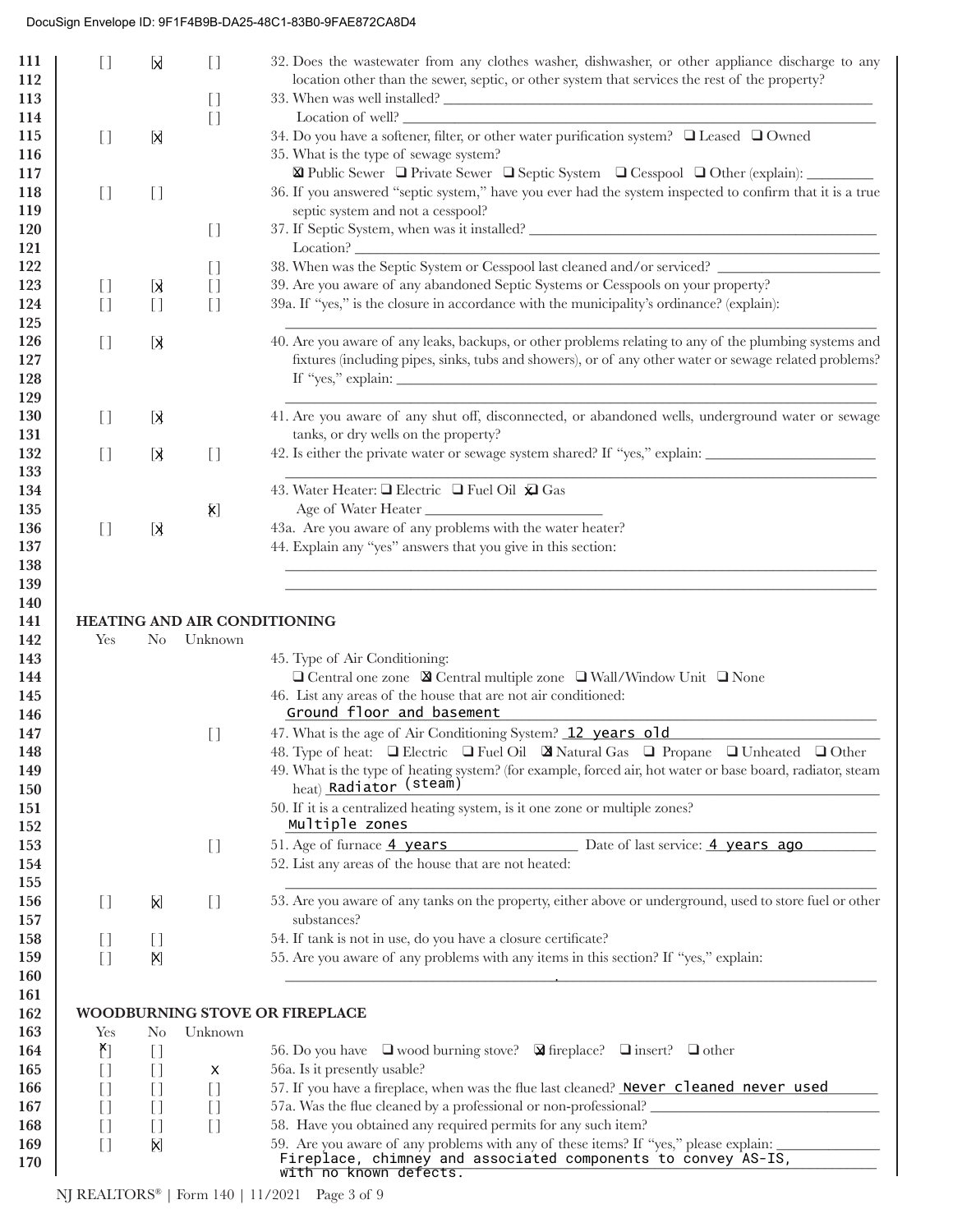|                                        |                                   | <b>ELECTRICAL SYSTEM</b>          |                                                                                                                                             |
|----------------------------------------|-----------------------------------|-----------------------------------|---------------------------------------------------------------------------------------------------------------------------------------------|
| Yes                                    | $\rm No$                          | Unknown                           |                                                                                                                                             |
|                                        |                                   |                                   | 60. What type of wiring is in this structure? $\square$ Copper $\square$ Aluminum $\square$ Other $\overline{\mathbf{\mathcal{Q}}}$ Unknown |
|                                        |                                   |                                   | 61. What amp service does the property have? $\Box$ 60 $\Box$ 100 $\Box$ 150 $\Box$ 200 $\Box$ Other $\Box$ Unknown                         |
| $\begin{bmatrix} 1 \end{bmatrix}$      | $\lfloor \ \rfloor$               | $\mathbf{x}$ ]                    | 62. Does it have 240 volt service? Which are present <b>Q</b> Circuit Breakers, <b>Q</b> Fuses or <b>Q</b> Both?                            |
| $[$                                    | N                                 |                                   | 63. Are you aware of any additions to the original service?                                                                                 |
|                                        |                                   |                                   | If "yes," were the additions done by a licensed electrician? Name and address:                                                              |
|                                        |                                   |                                   |                                                                                                                                             |
|                                        |                                   |                                   |                                                                                                                                             |
| $\begin{array}{c} \square \end{array}$ | $\begin{bmatrix} 1 \end{bmatrix}$ | $\begin{bmatrix} 1 \end{bmatrix}$ | 64. If "yes," were proper building permits and approvals obtained?                                                                          |
| $\mathsf{X}$                           | $[ \ ]$                           |                                   | 65. Are you aware of any wall switches, light fixtures or electrical outlets in need of repair?                                             |
|                                        |                                   |                                   | 66. Explain any "yes" answers you give in this section:                                                                                     |
|                                        |                                   |                                   | Second bedroom outlet                                                                                                                       |
|                                        |                                   |                                   | LAND (SOILS, DRAINAGE AND BOUNDARIES)                                                                                                       |
| Yes                                    | $\rm No$                          | Unknown                           |                                                                                                                                             |
| $\begin{array}{c} \square \end{array}$ | [X                                |                                   | 67. Are you aware of any fill or expansive soil on the property?                                                                            |
| $\begin{array}{c} \square \end{array}$ | [X                                |                                   | 68. Are you aware of any past or present mining operations in the area in which the property is located?                                    |
| $[ \ ]$                                | $\lambda$                         |                                   | 69. Is the property located in a flood hazard zone?                                                                                         |
| $[ \ ]$                                | [X                                |                                   | 70. Are you aware of any drainage or flood problems affecting the property?                                                                 |
| $[ \ ]$                                | [X                                | $[$                               | 71. Are there any areas on the property which are designated as protected wetlands?                                                         |
|                                        |                                   |                                   | 72. Are you aware of any encroachments, utility easements, boundary line disputes, or drainage or                                           |
| $[ ]$                                  | [X                                |                                   |                                                                                                                                             |
|                                        |                                   |                                   | other easements affecting the property?                                                                                                     |
| $[$                                    | <b>IX</b>                         |                                   | 73. Are there any water retention basins on the property or the adjacent properties?                                                        |
| $[$                                    | $\mathbf{A}$                      |                                   | 74. Are you aware if any part of the property is being claimed by the State of New Jersey as land                                           |
|                                        |                                   |                                   | presently or formerly covered by tidal water (Riparian claim or lease grant)? Explain:                                                      |
|                                        |                                   |                                   |                                                                                                                                             |
| $\begin{bmatrix} 1 \end{bmatrix}$      | <b>X</b>                          |                                   | 75. Are you aware of any shared or common areas (for example, driveways, bridges, docks, walls,                                             |
|                                        |                                   |                                   | bulkheads, etc.) or maintenance agreements regarding the property?                                                                          |
|                                        |                                   |                                   | 76. Explain any "yes" answers to the preceding questions in this section:                                                                   |
|                                        |                                   |                                   |                                                                                                                                             |
|                                        |                                   |                                   |                                                                                                                                             |
| $\begin{array}{c} \square \end{array}$ | [X                                |                                   | 77. Do you have a survey of the property?                                                                                                   |
|                                        |                                   | <b>ENVIRONMENTAL HAZARDS</b>      |                                                                                                                                             |
| Yes                                    |                                   | No Unknown                        |                                                                                                                                             |
| $[$                                    | [X                                |                                   | 78. Have you received any written notification from any public agency or private concern informing you that                                 |
|                                        |                                   |                                   | the property is adversely affected, or may be adversely affected, by a condition that exists on a property in                               |
|                                        |                                   |                                   | the vicinity of this property? If "yes," attach a copy of any such notice currently in your possession.                                     |
| $\begin{bmatrix} 1 \end{bmatrix}$      | <b>X</b>                          |                                   | 78a. Are you aware of any condition that exists on any property in the vicinity which adversely affects,                                    |
|                                        |                                   |                                   | or has been identified as possibly adversely affecting, the quality or safety of the air, soil, water, and/                                 |
|                                        |                                   |                                   | or physical structures present on this property? If "yes," explain:                                                                         |
|                                        |                                   |                                   |                                                                                                                                             |
|                                        |                                   |                                   |                                                                                                                                             |
| $\begin{bmatrix} 1 \end{bmatrix}$      | [X                                |                                   | 79. Are you aware of any underground storage tanks (UST) or toxic substances now or previously                                              |
|                                        |                                   |                                   | present on this property or adjacent property (structure or soil), such as polychlorinated biphenyl                                         |
|                                        |                                   |                                   | (PCB), solvents, hydraulic fluid, petro-chemicals, hazardous wastes, pesticides, chromium, thorium,                                         |
|                                        |                                   |                                   | lead or other hazardous substances in the soil? If "yes," explain:                                                                          |
|                                        |                                   |                                   |                                                                                                                                             |
|                                        |                                   |                                   |                                                                                                                                             |
| $\begin{bmatrix} 1 \end{bmatrix}$      | [X                                |                                   | 80. Are you aware if any underground storage tank has been tested?                                                                          |
|                                        |                                   |                                   | (Attach a copy of each test report or closure certificate if available).                                                                    |
|                                        |                                   |                                   | 81. Are you aware if the property has been tested for the presence of any other toxic substances, such                                      |
| $[ \ ]$                                | [X]                               | $[$                               |                                                                                                                                             |
|                                        |                                   |                                   | as lead-based paint, urea-formaldehyde foam insulation, asbestos-containing materials, or others?                                           |
|                                        |                                   |                                   | (Attach copy of each test report if available).                                                                                             |
|                                        |                                   |                                   | 82. If "yes" to any of the above, explain:                                                                                                  |
|                                        |                                   |                                   |                                                                                                                                             |
|                                        |                                   |                                   |                                                                                                                                             |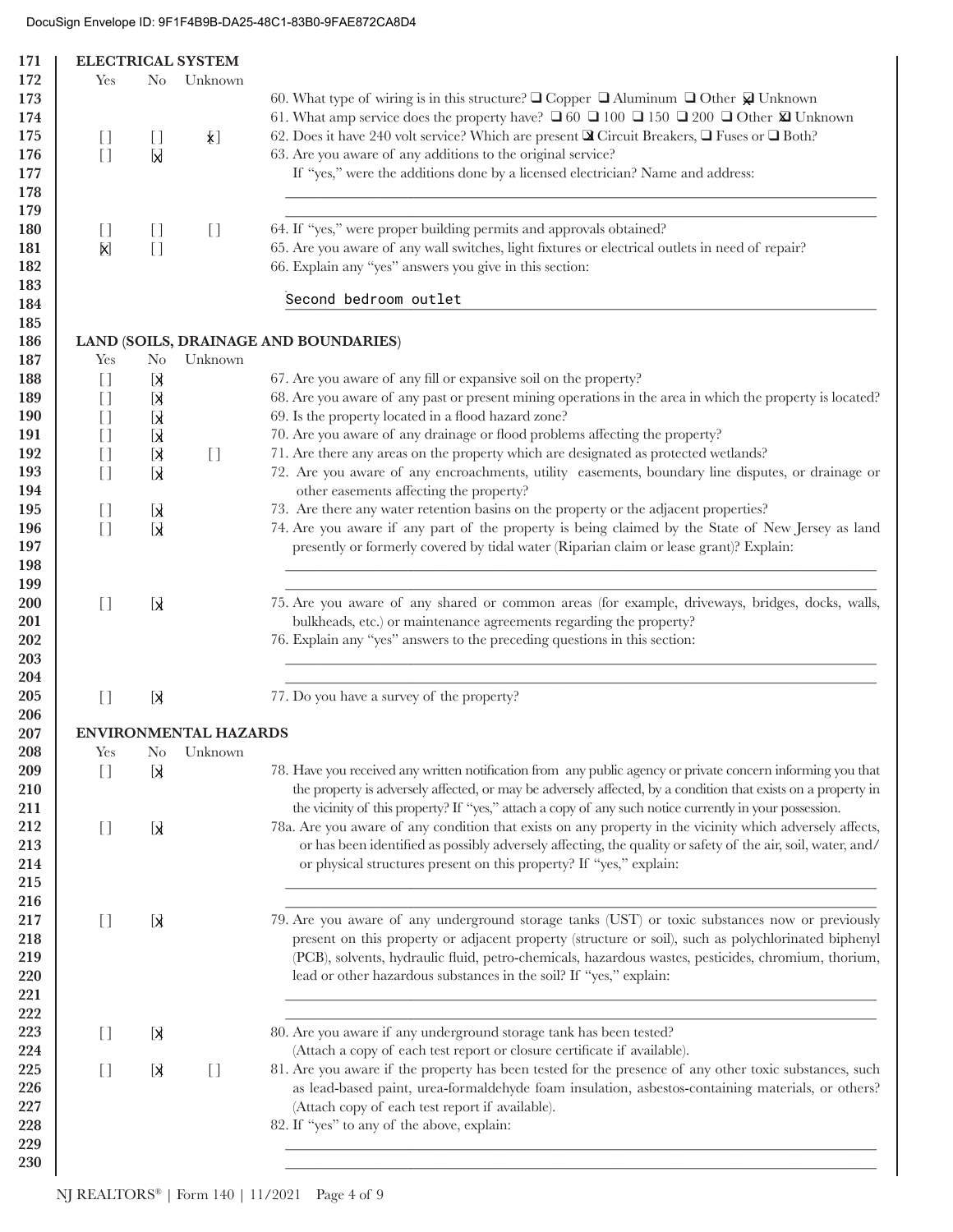| 231<br>232 | $[$                               | $\mathsf{L}$                                                |                                        | 82a. If "yes" to any of the above, were any actions taken to correct the problem? Explain:                                                                                                                        |
|------------|-----------------------------------|-------------------------------------------------------------|----------------------------------------|-------------------------------------------------------------------------------------------------------------------------------------------------------------------------------------------------------------------|
| 233<br>234 | $[ \ ]$                           | X                                                           | $\begin{array}{c} \square \end{array}$ | 83. Is the property in a designated Airport Safety Zone?                                                                                                                                                          |
| 235        |                                   |                                                             |                                        |                                                                                                                                                                                                                   |
| 236        |                                   |                                                             |                                        | DEED RESTRICTIONS, SPECIAL DESIGNATIONS, HOMEOWNERS ASSOCIATION/CONDOMINIUMS                                                                                                                                      |
| 237        | <b>AND CO-OPS</b>                 |                                                             |                                        |                                                                                                                                                                                                                   |
| 238        | Yes                               | N <sub>o</sub>                                              | Unknown                                |                                                                                                                                                                                                                   |
| 239<br>240 | $[$                               | X                                                           |                                        | 84. Are you aware if the property is subject to any deed restrictions or other limitations on how it may<br>be used due to its being situated within a designated historic district, or a protected area like the |
| 241        |                                   |                                                             |                                        | New Jersey Pinelands, or its being subject to similar legal authorities other than typical local zoning                                                                                                           |
| 242        |                                   |                                                             |                                        | ordinances?                                                                                                                                                                                                       |
| 243        | $\begin{bmatrix} 1 \end{bmatrix}$ | X                                                           |                                        | 85. Is the property part of a condominium or other common interest ownership plan?                                                                                                                                |
| 244        | $[ \ ]$                           | X                                                           |                                        | 85a. If so, is the property subject to any covenants, conditions, or restrictions as a result of its being part                                                                                                   |
| 245        |                                   |                                                             |                                        | of a condominium or other form of common interest ownership?                                                                                                                                                      |
| 246        | $[ \ ]$                           | <b>N</b>                                                    |                                        | 86. As the owner of the property, are you required to belong to a condominium association or homeowners                                                                                                           |
| 247        |                                   |                                                             |                                        | association, or other similar organization or property owners?                                                                                                                                                    |
| 248        | $[ \ ]$                           | $[ \ ]$                                                     |                                        | 86a. If so, what is the Association's name and telephone number?                                                                                                                                                  |
| 249        |                                   |                                                             |                                        |                                                                                                                                                                                                                   |
| 250        | $[ \ ]$                           | $[ \ ]$                                                     | $\begin{array}{c} \square \end{array}$ | 86b. If so, are there any dues or assessments involved?<br>If "yes," how much? $\_\_$                                                                                                                             |
| 251<br>252 | $[ \ ]$                           | $\begin{array}{c} \begin{array}{c} \end{array} \end{array}$ |                                        | 87. Are you aware of any defect, damage, or problem with any common elements or common areas that                                                                                                                 |
| 253        |                                   |                                                             |                                        | materially affects the property?                                                                                                                                                                                  |
| 254        | $\begin{bmatrix} 1 \end{bmatrix}$ |                                                             |                                        | 88. Are you aware of any condition or claim which may result in an increase in assessments or fees?                                                                                                               |
| 255        | $[$                               | $\begin{array}{c} \begin{array}{c} \end{array} \end{array}$ | $[$                                    | 89. Since you purchased the property, have there been any changes to the rules or by-laws of the                                                                                                                  |
| 256        |                                   |                                                             |                                        | Association that impact the property?                                                                                                                                                                             |
| 257        |                                   |                                                             |                                        | 90. Explain any "yes" answers you give in this section:                                                                                                                                                           |
| 258        |                                   |                                                             |                                        |                                                                                                                                                                                                                   |
| 259        |                                   |                                                             |                                        |                                                                                                                                                                                                                   |
| 260<br>261 | <b>MISCELLANEOUS</b>              |                                                             |                                        |                                                                                                                                                                                                                   |
| 262        | Yes                               | N <sub>0</sub>                                              | Unknown                                |                                                                                                                                                                                                                   |
| 263        | $[$                               | [X                                                          |                                        | 91. Are you aware of any existing or threatened legal action affecting the property or any condominium                                                                                                            |
| 264        |                                   |                                                             |                                        | or homeowners association to which you, as an owner, belong?                                                                                                                                                      |
| 265        | $[ \ ]$                           | [X                                                          |                                        | 92. Are you aware of any violations of Federal, State or local laws or regulations relating to this property?                                                                                                     |
| 266        | $[ \ ]$                           | $\lambda$                                                   |                                        | 93. Are you aware of any zoning violations, encroachments on adjacent properties, non-conforming                                                                                                                  |
| 267        |                                   |                                                             |                                        | uses, or set-back violations relating to this property? If so, please state whether the condition is pre-                                                                                                         |
| 268        |                                   |                                                             |                                        | existing non-conformance to present day zoning or a violation to zoning and/or land use laws.                                                                                                                     |
| 269        |                                   |                                                             |                                        |                                                                                                                                                                                                                   |
| 270<br>271 | $[ \ ]$                           | [X]                                                         |                                        | 94. Are you aware of any public improvement, condominium or homeowner association assessments                                                                                                                     |
| 272        |                                   |                                                             |                                        | against the property that remain unpaid? Are you aware of any violations of zoning, housing,                                                                                                                      |
| 273        |                                   |                                                             |                                        | building, safety or fire ordinances that remain uncorrected?                                                                                                                                                      |
| 274        | <b>X</b>                          | $\begin{array}{c} \square \end{array}$                      | $\begin{array}{c} \square \end{array}$ | 95. Are there mortgages, encumbrances or liens on this property?                                                                                                                                                  |
| 275<br>276 | $[ \ ]$                           | [X]                                                         |                                        | 95a. Are you aware of any reason, including a defect in title, that would prevent you from conveying<br>clear title?                                                                                              |
| 277        | $[ \ ]$                           | [X]                                                         |                                        | 96. Are you aware of any material defects to the property, dwelling, or fixtures which are not disclosed                                                                                                          |
| 278        |                                   |                                                             |                                        | elsewhere on this form? (A defect is "material," if a reasonable person would attach importance                                                                                                                   |
| 279        |                                   |                                                             |                                        | to its existence or non-existence in deciding whether or how to proceed in the transaction.)                                                                                                                      |
| 280        |                                   |                                                             |                                        |                                                                                                                                                                                                                   |
| 281        |                                   |                                                             |                                        | 97. Other than water and sewer charges, utility and cable tv fees, your local property taxes, any special                                                                                                         |
| 282<br>283 | $\left[\mathsf{X}\right]$         | $[ \ ]$                                                     |                                        | assessments and any association dues or membership fees, are there any other fees that you pay on                                                                                                                 |
| 284        |                                   |                                                             |                                        | an ongoing basis with respect to this property, such as garbage collection fees?                                                                                                                                  |
| 285        |                                   |                                                             |                                        | 98. Explain any other "yes" answers you give in this section:                                                                                                                                                     |
| 286        |                                   |                                                             |                                        |                                                                                                                                                                                                                   |
| 287        |                                   |                                                             |                                        | I have a mortgage with Chase bank. Garbage pick-up costs a monthly fee.                                                                                                                                           |
| 288        |                                   |                                                             |                                        |                                                                                                                                                                                                                   |
| 289        |                                   |                                                             |                                        |                                                                                                                                                                                                                   |
| 290        |                                   |                                                             |                                        |                                                                                                                                                                                                                   |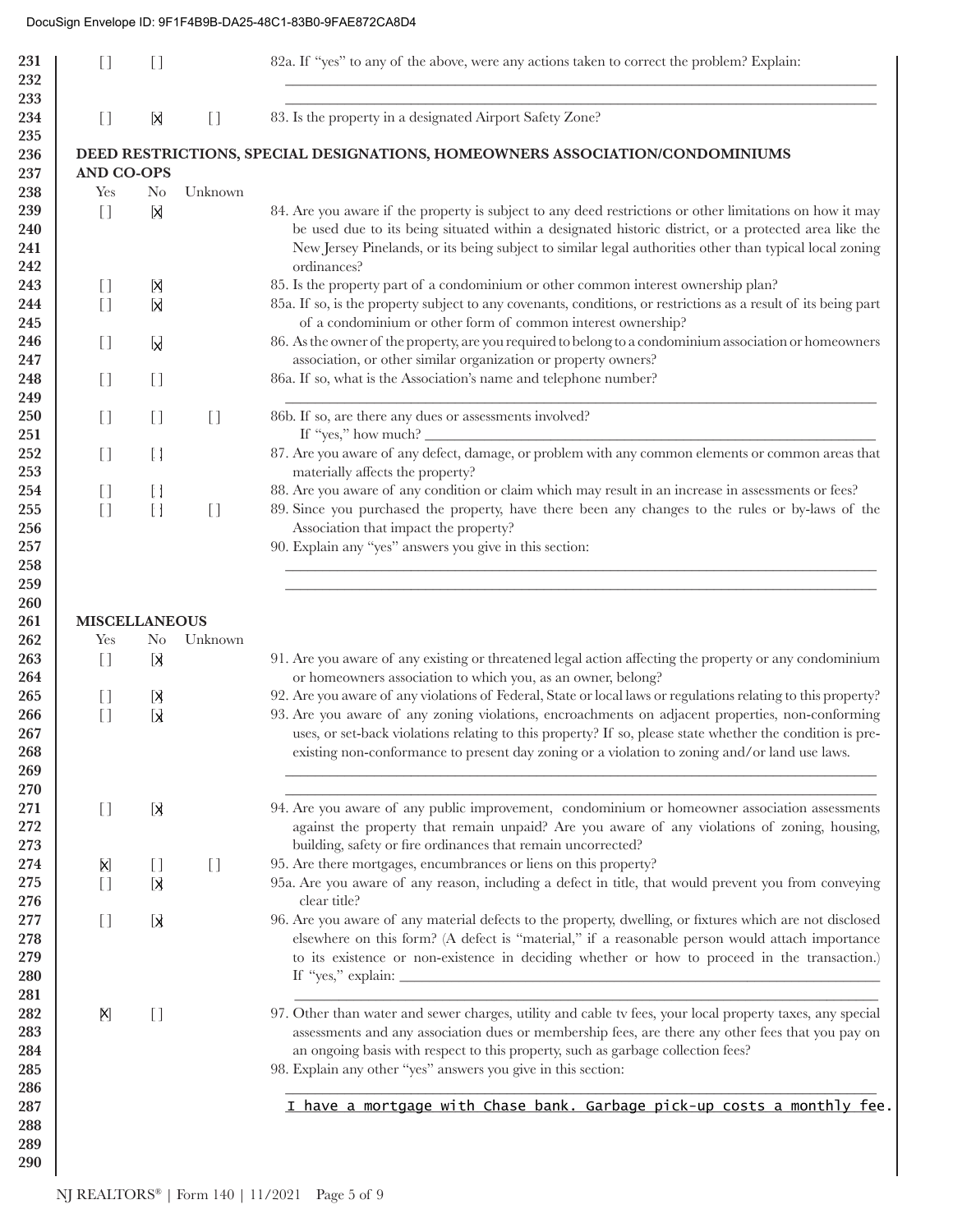| 291 |                                                |                                                | <b>RADON GAS</b> Instructions to Owners |                                        |                                                                                                                                                  |
|-----|------------------------------------------------|------------------------------------------------|-----------------------------------------|----------------------------------------|--------------------------------------------------------------------------------------------------------------------------------------------------|
| 292 |                                                |                                                |                                         |                                        | By law (N.J.S.A. 26:2D-73), a property owner who has had his or her property tested or treated for radon gas may require that information        |
| 293 |                                                |                                                |                                         |                                        | about such testing and treatment be kept confidential until the time that the owner and a buyer enter into a contract of sale, at which time     |
| 294 |                                                |                                                |                                         |                                        | a copy of the test results and evidence of any subsequent mitigation or treatment shall be provided to the buyer. The law also provides that     |
| 295 |                                                |                                                |                                         |                                        | owners may waive, in writing, this right of confidentiality. As the owner(s) of this property, do you wish to waive this right?                  |
| 296 | Yes                                            | N <sub>0</sub>                                 |                                         |                                        |                                                                                                                                                  |
| 297 | $[ \ ]$                                        | $\left[\!\!\left[\mathsf{X}\right]\!\!\right]$ |                                         |                                        |                                                                                                                                                  |
| 298 |                                                |                                                |                                         | Initials)                              | (Initials)                                                                                                                                       |
| 299 |                                                |                                                |                                         |                                        |                                                                                                                                                  |
| 300 |                                                |                                                |                                         |                                        | If you responded "yes," answer the following questions. If you responded "no," proceed to the next section.                                      |
| 301 |                                                |                                                |                                         |                                        |                                                                                                                                                  |
| 302 | Yes                                            | N <sub>0</sub>                                 | Unknown                                 |                                        |                                                                                                                                                  |
| 303 | $[ \ ]$                                        | $[ \ ]$                                        |                                         |                                        | 99. Are you aware if the property has been tested for radon gas? (Attach a copy of each test report if                                           |
| 304 |                                                |                                                |                                         |                                        | available.)                                                                                                                                      |
| 305 | $[ \ ]$                                        | $[ \ ]$                                        |                                         |                                        | 100. Are you aware if the property has been treated in an effort to mitigate the presence of radon gas?                                          |
| 306 |                                                |                                                |                                         |                                        | (If "yes," attach a copy of any evidence of such mitigation or treatment.)                                                                       |
| 307 | $[ \ ]$                                        | $[ \ ]$                                        |                                         |                                        | 101. Is radon remediation equipment now present in the property?                                                                                 |
| 308 | $[ ]$                                          | $[ \ ]$                                        |                                         |                                        | 101a. If "yes," is such equipment in good working order?                                                                                         |
| 309 |                                                |                                                |                                         |                                        |                                                                                                                                                  |
| 310 |                                                |                                                |                                         |                                        |                                                                                                                                                  |
| 311 |                                                |                                                | MAJOR APPLIANCES AND OTHER ITEMS        |                                        |                                                                                                                                                  |
| 312 |                                                |                                                |                                         |                                        | The terms of any final contract executed by the seller shall be controlling as to what appliances or other items, if any, shall be included      |
| 313 |                                                |                                                |                                         |                                        | in the sale of the property. Which of the following items are present in the property? (For items that are not present, indicate "not            |
| 314 | applicable.")                                  |                                                |                                         |                                        |                                                                                                                                                  |
| 315 |                                                |                                                |                                         |                                        |                                                                                                                                                  |
| 316 | Yes                                            | N <sub>0</sub>                                 | Unknown                                 | N/A                                    |                                                                                                                                                  |
| 317 | $\mathsf{X}]$                                  | $[ \ ]$                                        |                                         | $\begin{array}{c} \square \end{array}$ | 102. Electric Garage Door Opener                                                                                                                 |
| 318 | $[ \ ]$                                        | $[ \ ]$                                        | $\mathsf X$                             | $\begin{array}{c} \square \end{array}$ | 102a. If "yes," are they reversible? Number of Transmitters                                                                                      |
| 319 | $[ \ ]$                                        | $[ \ ]$                                        | $\begin{bmatrix} 1 \end{bmatrix}$       | $\begin{bmatrix} 1 \end{bmatrix}$      | 103. Smoke Detectors                                                                                                                             |
| 320 |                                                |                                                |                                         |                                        | ⊠ Battery □ Electric □ Both How many 4 smoke and carbon                                                                                          |
| 321 |                                                |                                                |                                         |                                        |                                                                                                                                                  |
| 322 |                                                |                                                |                                         |                                        | Location One on each floor                                                                                                                       |
| 323 | $\left[\!\!\left[\mathsf{X}\right]\!\!\right]$ | $[ \ ]$                                        |                                         | $\begin{bmatrix} \end{bmatrix}$        | 104. With regard to the above items, are you aware that any item is not in working order?                                                        |
| 324 |                                                |                                                |                                         |                                        | 104a. If "yes," identify each item that is not in working order or defective and explain the nature                                              |
| 325 |                                                |                                                |                                         |                                        | of the problem: Garage door opener needs repair                                                                                                  |
| 326 |                                                |                                                |                                         |                                        | [Garage building to convey in as-is condition]                                                                                                   |
| 327 |                                                |                                                |                                         |                                        |                                                                                                                                                  |
| 328 | $\begin{bmatrix} 1 \end{bmatrix}$              | X                                              |                                         | $\begin{bmatrix} 1 \end{bmatrix}$      | 105. □ In-ground pool □ Above-ground pool □ Pool Heater □ Spa/Hot Tub                                                                            |
| 329 | $[ \ ]$                                        | []                                             |                                         | $\mathbf{x}$ ]                         | 105a. Were proper permits and approvals obtained?                                                                                                |
| 330 | []                                             | []                                             |                                         | $\mathbf{x}$ ]                         | 105b. Are you aware of any leaks or other defects with the filter or the walls or other structural or                                            |
| 331 |                                                |                                                |                                         |                                        | mechanical components of the pool or spa/hot tub?                                                                                                |
| 332 |                                                |                                                |                                         | $\{x\}$                                | 105c. If an in-ground pool, are you aware of any water seeping behind the walls of the pool?                                                     |
| 333 | $\begin{bmatrix} 1 \end{bmatrix}$              | $\left[\,\right]$                              |                                         |                                        | 106. Indicate which of the following may be included in the sale? (Indicate Y for yes N for no.)                                                 |
| 334 |                                                |                                                |                                         |                                        | $\left[\chi\right]$ Refrigerator                                                                                                                 |
| 335 |                                                |                                                |                                         |                                        | $\mathsf{\bar{x}}$   Range                                                                                                                       |
| 336 |                                                |                                                |                                         |                                        | [ ] Microwave Oven                                                                                                                               |
| 337 |                                                |                                                |                                         |                                        | $\lceil x \rceil$ Dishwasher                                                                                                                     |
| 338 |                                                |                                                |                                         |                                        | [] Trash Compactor                                                                                                                               |
| 339 |                                                |                                                |                                         |                                        | [ ] Garbage Disposal                                                                                                                             |
| 340 |                                                |                                                |                                         |                                        | [ ] In-Ground Sprinkler System                                                                                                                   |
| 341 |                                                |                                                |                                         |                                        | [] Central Vacuum System                                                                                                                         |
| 342 |                                                |                                                |                                         |                                        | [x] Security System                                                                                                                              |
| 343 |                                                |                                                |                                         |                                        | $\left[\chi\right]$ Washer                                                                                                                       |
| 344 |                                                |                                                |                                         |                                        | $\lceil x \rceil$ Dryer                                                                                                                          |
|     |                                                |                                                |                                         |                                        | $\lceil$ 1 Intercom                                                                                                                              |
| 345 |                                                |                                                |                                         |                                        | $\lceil$   Other                                                                                                                                 |
| 346 |                                                |                                                |                                         |                                        |                                                                                                                                                  |
| 347 | $\begin{bmatrix} 1 \end{bmatrix}$              | $\lceil$                                       | $\{x\}$                                 |                                        | 107. Of those that may be included, is each in working order?                                                                                    |
| 348 |                                                |                                                |                                         |                                        | If "no," identify each item not in working order, explain the nature of the problem:<br>Security system hasn't been used in several years; might |
| 349 |                                                |                                                |                                         |                                        | need a new battery. System to convey in as-is condition.                                                                                         |
| 350 |                                                |                                                |                                         |                                        |                                                                                                                                                  |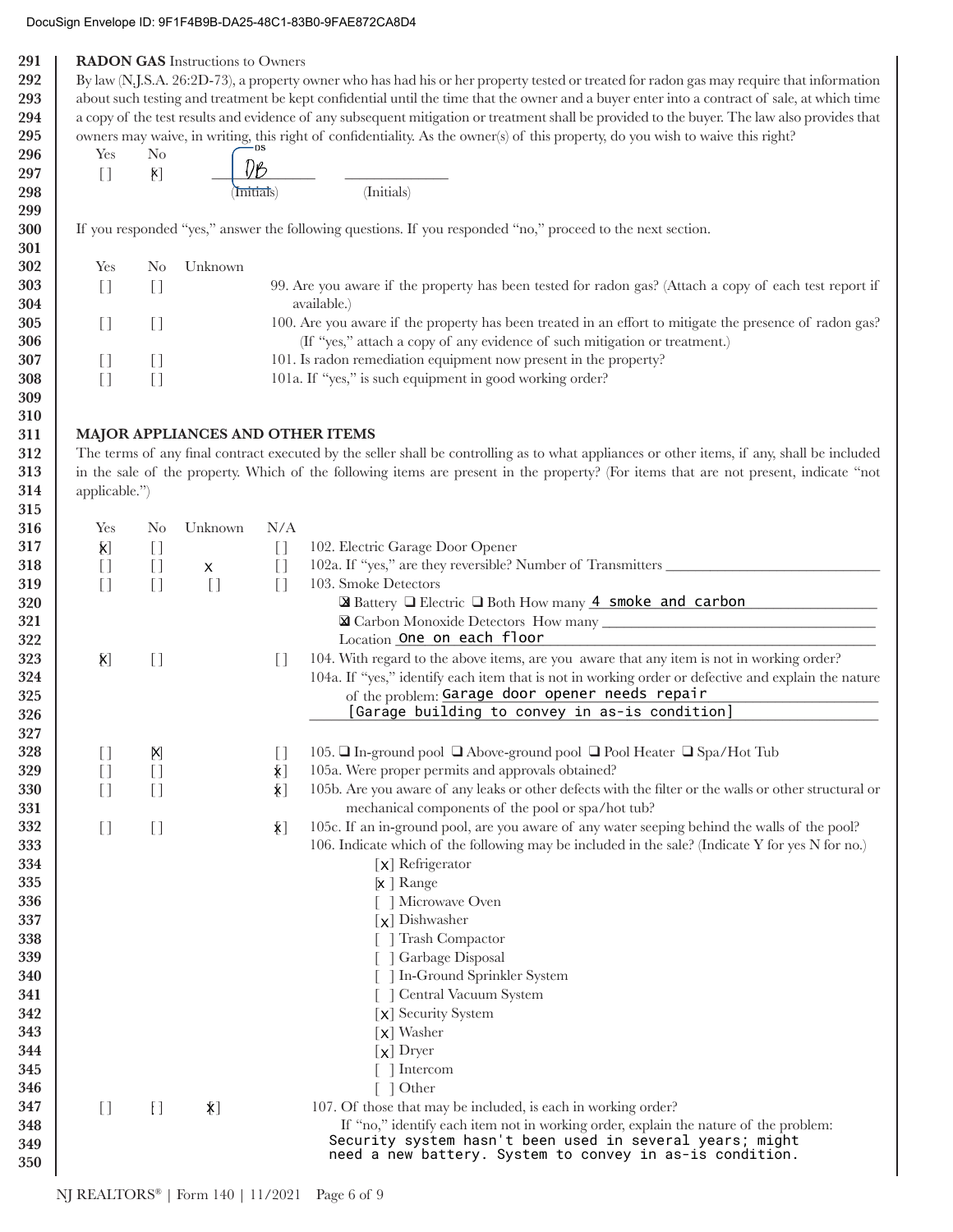#### **351 352 SOLAR PANEL SYSTEMS**

**353 354 355** By completing this section, Seller is acknowledging that the Property is serviced by a Solar Panel System, which means a system of solar panels designed to absorb the sunlight as a source of energy for generating electricity or heating, any and all inverters, net meter, wiring, roof supports and any other equipment pertaining to the Solar Panels (collectively, the "Solar Panel System"). This information may be used, among other purposes, to prepare a Solar Panel Addendum to be affixed to and made a part of a contract of sale for the Property.

| Yes                                        | N <sub>0</sub>                    | Unknown                                |                                                                                                                                                                                                                                                                                                                       |
|--------------------------------------------|-----------------------------------|----------------------------------------|-----------------------------------------------------------------------------------------------------------------------------------------------------------------------------------------------------------------------------------------------------------------------------------------------------------------------|
|                                            |                                   | $[$                                    | 108. When was the Solar Panel System Installed?                                                                                                                                                                                                                                                                       |
| $[ \ ]$                                    | $[ \ ]$                           | $\begin{bmatrix} 1 \end{bmatrix}$      | 109. Are SRECs available from the Solar Panel System?                                                                                                                                                                                                                                                                 |
|                                            |                                   | $[$                                    | 109a. If SRECs are available, when will the SRECs expire?                                                                                                                                                                                                                                                             |
| $[ \ ]$                                    | $\begin{bmatrix} 1 \end{bmatrix}$ | $\begin{bmatrix} 1 \end{bmatrix}$      | 110. Is there any storage capacity on your Property for the Solar Panel System?                                                                                                                                                                                                                                       |
| $[ \ ]$                                    | $[$                               |                                        | 111. Are you aware of any defects in or damage to any component of the Solar Panel System? If yes,                                                                                                                                                                                                                    |
|                                            |                                   |                                        | 112. Choose one of the following three options:                                                                                                                                                                                                                                                                       |
| $[ \ ]$                                    |                                   |                                        | 112a. The Solar Panel System is financed under a power purchase agreement or other type of financing<br>arrangement which requires me/us to make periodic payments to a Solar Panel System provider<br>in order to acquire ownership of the Solar Panel System ("PPA")? If yes, proceed to <b>Section A</b><br>below. |
| $\begin{bmatrix} 1 \end{bmatrix}$<br>$[ ]$ |                                   |                                        | 112b. The Solar Panel System is the subject of a lease agreement. If yes, proceed to <b>Section B</b> below.<br>112c. I/we own the Solar Panel System outright. If yes, you do not have to answer any further questions.                                                                                              |
|                                            |                                   |                                        | SECTION A - THE SOLAR PANEL SYSTEM IS SUBJECT TO A PPA                                                                                                                                                                                                                                                                |
|                                            |                                   | $\Box$                                 | 113. What is the current periodic payment amount? \$                                                                                                                                                                                                                                                                  |
|                                            |                                   | $\begin{array}{c} \square \end{array}$ | 114. What is the frequency of the periodic payments (check one)? $\Box$ Monthly $\Box$ Quarterly                                                                                                                                                                                                                      |
|                                            |                                   | $[$                                    | 115. What is the expiration date of the PPA, which is when you will become the owner of the Solar Panel                                                                                                                                                                                                               |
|                                            |                                   |                                        | 116. Is there a balloon payment that will become due on or before the PPA Expiration Date?                                                                                                                                                                                                                            |
| $[ \ ]$                                    | $[$                               | $\begin{array}{c} \square \end{array}$ | 117. If there is a balloon payment, what is the amount? \$                                                                                                                                                                                                                                                            |
|                                            |                                   |                                        |                                                                                                                                                                                                                                                                                                                       |
|                                            |                                   |                                        | 118. Choose one of the following three options:                                                                                                                                                                                                                                                                       |
| $\begin{bmatrix} 1 \end{bmatrix}$          |                                   |                                        | 118a. Buyer will assume my/our obligations under the PPA at Closing.                                                                                                                                                                                                                                                  |
| $[ \ ]$                                    |                                   |                                        | 118b. I/we will pay off or otherwise obtain cancellation of the PPA as of the Closing so that the Solar                                                                                                                                                                                                               |
|                                            |                                   |                                        | Panel System can be included in the sale free and clear.                                                                                                                                                                                                                                                              |
| $[ \ ]$                                    |                                   |                                        | 118c. I/we will remove the Solar Panel System from the Property and pay off or otherwise obtain<br>cancellation of the PPA as of the Closing.                                                                                                                                                                         |
|                                            |                                   |                                        | SECTION B - THE SOLAR PANEL SYSTEM IS SUBJECT TO A LEASE                                                                                                                                                                                                                                                              |
|                                            |                                   | $\Box$                                 | 119. What is the current periodic lease payment amount? \$_                                                                                                                                                                                                                                                           |
|                                            |                                   | $[ \ ]$                                | 120. What is the frequency of the periodic lease payments (check one)? $\Box$ Monthly $\Box$ Quarterly                                                                                                                                                                                                                |
|                                            |                                   | $\begin{array}{c} \square \end{array}$ | 121. What is the expiration date of the lease?                                                                                                                                                                                                                                                                        |
|                                            |                                   |                                        | 122. Choose one of the following two options:                                                                                                                                                                                                                                                                         |
| $\begin{array}{c} \square \end{array}$     |                                   |                                        | 122a. Buyer will assume our obligations under the lease at Closing.                                                                                                                                                                                                                                                   |
| $[ \ ]$                                    |                                   |                                        | 122b. I/we will obtain an early termination of the lease and will remove the Solar Panel System prior to                                                                                                                                                                                                              |
|                                            |                                   |                                        | Closing.                                                                                                                                                                                                                                                                                                              |
|                                            |                                   |                                        | SECTION C - THE SOLAR PANEL SYSTEM IS SUBJECT TO ENERGY CERTIFICATE(S)                                                                                                                                                                                                                                                |
| $\begin{bmatrix} 1 \end{bmatrix}$          | $[ \ ]$                           | $\begin{array}{c} \square \end{array}$ | 123. Are Solar Transition Renewable Energy Certifiates ("TRECs") available from the Solar Panel<br>System?                                                                                                                                                                                                            |
|                                            |                                   | $\begin{array}{c} \square \end{array}$ | 123a. If TRECs are available, when will the TRECs expire?                                                                                                                                                                                                                                                             |
| $\begin{bmatrix} 1 \end{bmatrix}$          | $\begin{bmatrix} 1 \end{bmatrix}$ | $\begin{array}{c} \square \end{array}$ | 124. Are Solar Renewable Energy Certifiates IIs ("SREC IIs") available from the Solar Panel System?                                                                                                                                                                                                                   |
|                                            |                                   | $\begin{array}{c} \square \end{array}$ | 124a. If SREC IIs are available, when will the SREC IIs expire? _________________                                                                                                                                                                                                                                     |
| <b>LEAD PLUMBING</b>                       |                                   |                                        |                                                                                                                                                                                                                                                                                                                       |
| Yes                                        | N <sub>0</sub>                    | Unknown                                |                                                                                                                                                                                                                                                                                                                       |
| $\begin{array}{c} \square \end{array}$     | $\mathbf{x}$ ]                    | $\begin{array}{c} \square \end{array}$ | 125. Are you aware of the presence of any lead plumbing, including but not limited to any service line,                                                                                                                                                                                                               |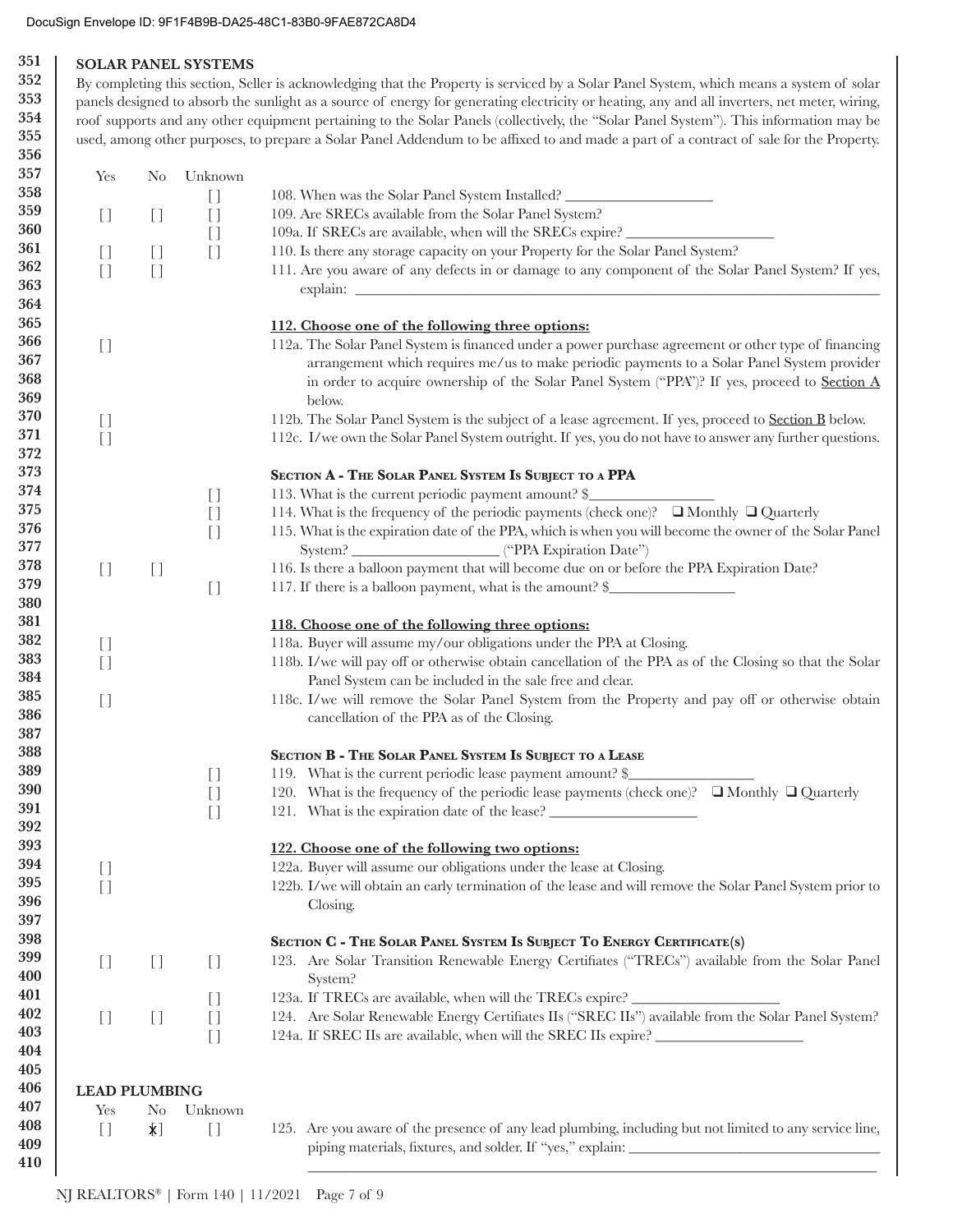411 **ACKNOWLEDGMENT OF SELLER** 

412 The undersigned Seller affirms that the information set forth in this Disclosure Statement is accurate and complete to the best of Seller's 413 knowledge, but is not a warranty as to the condition of the Property. Seller hereby authorizes the real estate brokerage firm representing 414 or assisting the seller to provide this Disclosure Statement to all prospective buyers of the Property, and to other real estate agents. Seller 415 alone is the source of all information contained in this statement. If the Seller relied upon any credible representations of another, the 416 Seller should state the name(s) of the person(s) who made the representation(s) and describe the information that was relied upon.

| avid Baker<br><u> 1989 - Johann Barbara, martxa amerikan personal (</u> |                                                                                                                                                                        |
|-------------------------------------------------------------------------|------------------------------------------------------------------------------------------------------------------------------------------------------------------------|
|                                                                         | 1/14/2022   10:29 AM EST                                                                                                                                               |
| SEL COPROB41D6440A                                                      | <b>DATE</b>                                                                                                                                                            |
| <b>SELLER</b>                                                           | $\ensuremath{\mathsf{DATE}}$                                                                                                                                           |
| <b>SELLER</b>                                                           | $\ensuremath{\mathsf{DATE}}$                                                                                                                                           |
| <b>SELLER</b>                                                           | $\ensuremath{\mathsf{DATE}}$                                                                                                                                           |
| EXECUTOR, ADMINISTRATOR, TRUSTEE<br>Statement.                          | (If applicable) The undersigned has never occupied the property and lacks the personal knowledge necessary to complete this Disclosure<br>$\ensuremath{\mathsf{DATE}}$ |
|                                                                         | $\ensuremath{\mathsf{DATE}}$                                                                                                                                           |
|                                                                         |                                                                                                                                                                        |
|                                                                         |                                                                                                                                                                        |
|                                                                         |                                                                                                                                                                        |
|                                                                         |                                                                                                                                                                        |
|                                                                         |                                                                                                                                                                        |
|                                                                         |                                                                                                                                                                        |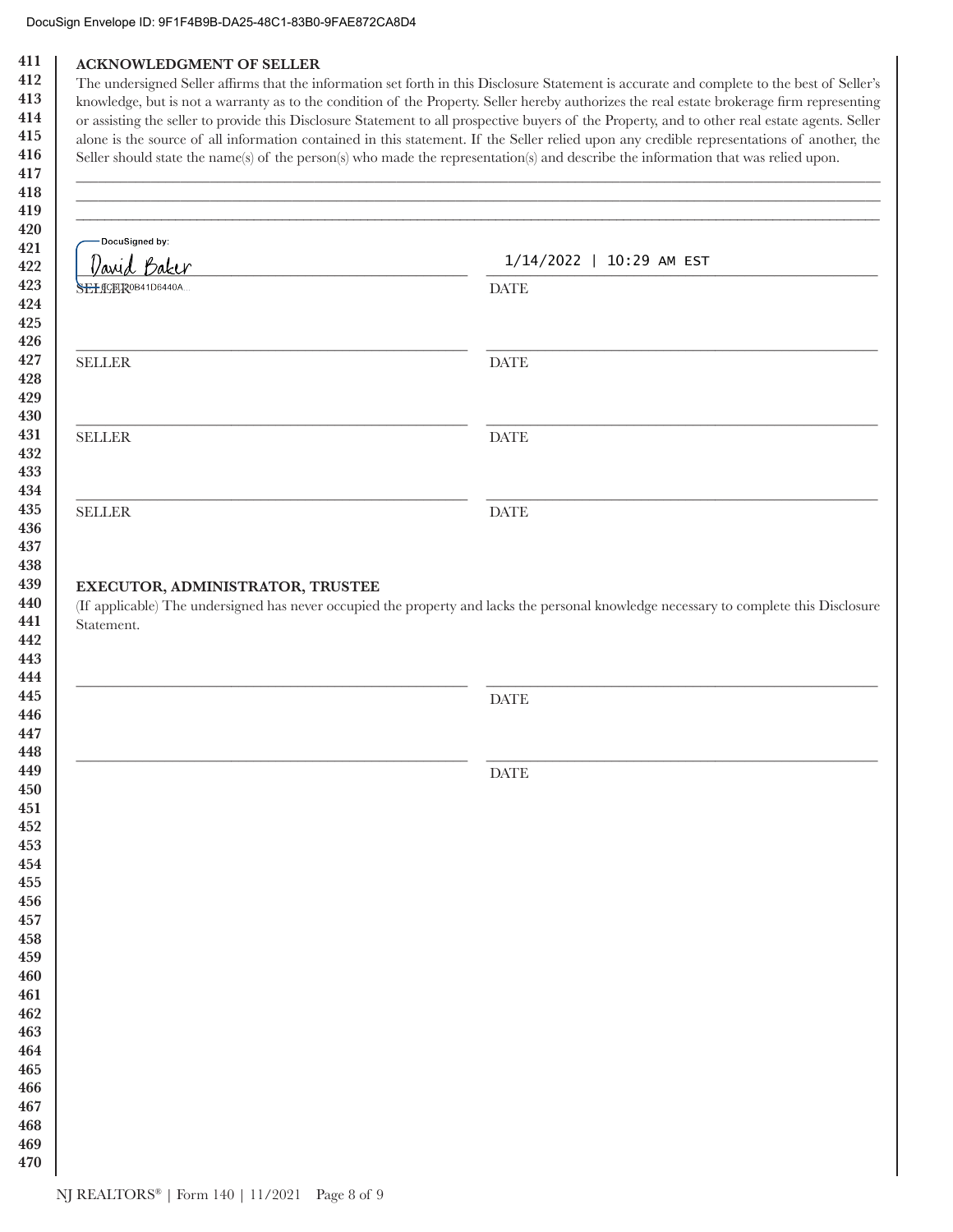#### RECEIPT AND ACKNOWLEDGMENT BY PROSPECTIVE BUYER

The undersigned Prospective Buyer acknowledges receipt of this Disclosure Statement prior to signing a Contract of Sale pertaining to this Property. Prospective Buyer acknowledges that this Disclosure Statement is not a warranty by Seller and that it is Prospective Buyer's responsibility to satisfy himself or herself as to the condition of the Property. Prospective Buyer acknowledges that the Property may be inspected by qualified professionals, at Prospective Buyer's expense, to determine the actual condition of the Property. Prospective Buyer further acknowledges that this form is intended to provide information relating to the condition of the land, structures, major systems and amenities, if any included in the sale. This form does not address local conditions which may affect a purchaser's use and enjoyment of the property such as noise, odors, traffic volume, etc. Prospective Buyer acknowledges that they may independently investigate such local conditions before entering into a binding contract to purchase the property. Prospective Buyer acknowledges that he or she understands that the visual inspection performed by the Seller's real estate broker/broker-salesperson/salesperson does not constitute a professional home inspection as performed by a licensed home inspector.

| <b>DATE</b> |                                                                                                                                                                                                                                                                                                                                                                                                                                                                                                                                                          |
|-------------|----------------------------------------------------------------------------------------------------------------------------------------------------------------------------------------------------------------------------------------------------------------------------------------------------------------------------------------------------------------------------------------------------------------------------------------------------------------------------------------------------------------------------------------------------------|
| <b>DATE</b> |                                                                                                                                                                                                                                                                                                                                                                                                                                                                                                                                                          |
| DATA        |                                                                                                                                                                                                                                                                                                                                                                                                                                                                                                                                                          |
|             |                                                                                                                                                                                                                                                                                                                                                                                                                                                                                                                                                          |
|             |                                                                                                                                                                                                                                                                                                                                                                                                                                                                                                                                                          |
| <b>DATE</b> |                                                                                                                                                                                                                                                                                                                                                                                                                                                                                                                                                          |
| <b>DATE</b> | form and that the information contained in the form was provided by the Seller.<br>The Seller's real estate broker/broker-salesperson/salesperson also confirms that he or she visually inspected the property with reasonable<br>diligence to ascertain the accuracy of the information disclosed by the seller, prior to providing a copy of the property disclosure statement<br>The Prospective Buyer's real estate broker/broker-salesperson/salesperson also acknowledges receipt of the Property Disclosure Statement<br>1/14/2022   10:30 AM EST |